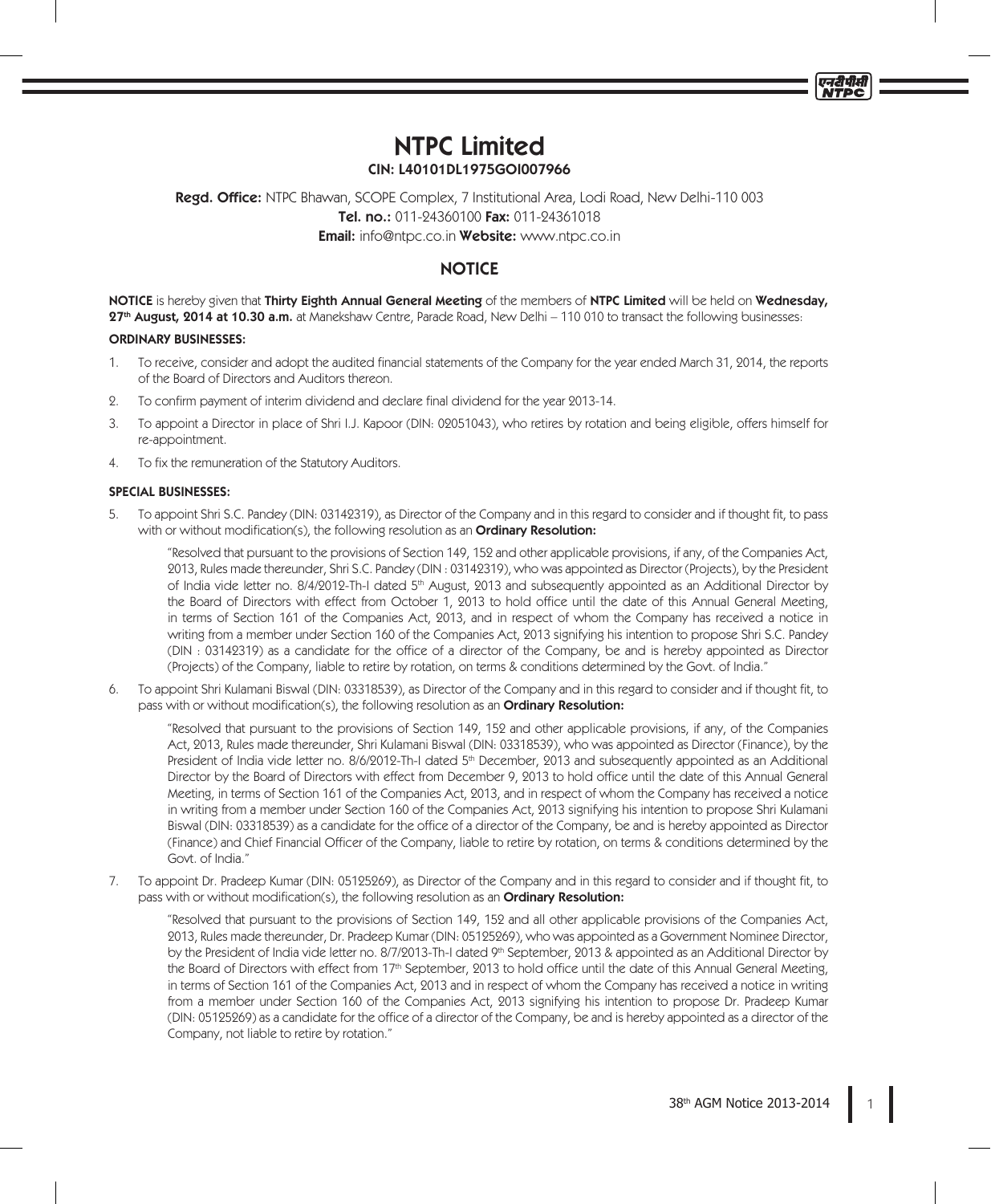8. To raise funds upto ₹ 13,000 Crore through issue of Bonds/Debentures on Private Placement basis and in this regard to consider and if thought fit, to pass, with or without modification(s), following resolution as a **Special Resolution:** 

"Resolved that pursuant to Section 42 and other applicable provisions of the Companies Act, 2013 read with Rule 14 (2) of the Companies (Prospectus and Allotment of Securities) Rules, 2014 and any other applicable statutory provisions (including any statutory modification or re-enactments thereof) the Board of Directors of the Company (the "Board") be and are hereby authorized to make offer(s) or invitation(s) to subscribe to the secured/ unsecured, redeemable, taxable/tax-free, cumulative/non-cumulative, non-convertible debentures ("Bonds") upto ` 13,000 Crore or equivalent in one or more tranches/ series not exceeding twelve, through private placement, in domestic and/or in international markets i.e. in Indian rupees and/or in foreign currency, during the period commencing from the date of passing of Special Resolution till completion of one year thereof or the date of Annual General Meeting in the financial year 2015-16 whichever is earlier in conformity with rules, regulations and enactments as may be applicable from time to time, subject to the total borrowings of the company approved by the shareholders under Section 180(1) (c) of Companies Act, 2013.

Resolved further that the Board be and is hereby authorized to do or delegate from time to time, all such acts, deeds and things as may be deemed necessary to give effect to private placement of such Bonds including but not limited to determining the face value, issue price, issue size, tenor, timing, amount, security, coupon/interest rate, yield, listing, allotment and other terms and conditions of issue of Bonds as they may, in their absolute discretion, deem necessary."

9. To ratify the remuneration of the Cost Auditors for the financial year 2014-15 and in this regard to consider and if thought fit, to pass, with or without modification(s), the following resolution as an **Ordinary Resolution:** 

"Resolved that pursuant to the provisions of Section 148 and all other applicable provisions of the Companies Act, 2013 and the Companies (Audit and Auditors) Rules, 2014 (including any statutory modification(s) or re-enactment thereof), the Cost Auditors appointed by the Board of Directors of the Company, to conduct the audit of the cost records of the Company for the financial year 2014-15, be paid the remuneration of  $\bar{\tau}$  24,91,250/- (Twenty four lakh ninety one thousand two hundred fifty only) as set out in the Statement annexed to the Notice convening this Meeting.

Resolved further that the Board of Directors of the Company be and is hereby authorised to do all acts and take all such steps as may be necessary, proper or expedient to give effect to this resolution."

By order of the Board of Directors

Amy

(A.K. Rastogi) Company Secretary

#### Regd. Office:

ण्नदीपीसी<br>NTPC

NTPC Bhawan, SCOPE Complex, 7 Institutional Area, Lodi Road, New Delhi-110 003 CIN: L40101DL1975GOI007966

# Date: 23rd July 2014

#### Notes:-

1. A member entitled to attend and vote at the meeting is entitled to appoint a proxy to attend and vote instead of himself/ herself and the proxy need not be a member of the company. In order to be effective, the proxy form duly completed should be deposited at the registered office of the company not less than forty eight hours before the scheduled time of the annual general meeting. Blank proxy form is enclosed.

Pursuant to the provisions of Section 105 of the Companies Act, 2013, a person can act as a proxy on behalf of members not exceeding fifty and holding in the aggregate not more than ten percent of the total share capital of the company carrying voting rights. A member holding more than ten percent of the total share capital of the company carrying voting rights may appoint a single person as proxy and such person shall not act as a proxy for any other person or shareholder. Proxies submitted on behalf of limited companies, societies, etc. must be supported by an appropriate resolution / authority, as applicable.

- 2. Every member entitled to vote at a meeting of the company or on any resolution to be moved thereat, shall be entitled during the period beginning twenty four hours before the time fixed for the commencement of the meeting and ending with the conclusion of the meeting, to inspect the proxies lodged, at any time during the business hours of the company, provided not less than three days' notice in writing of the intention to inspect is given to the company.
- 3. Corporate Members intending to send their authorized representatives to attend the Meeting are requested to send a certified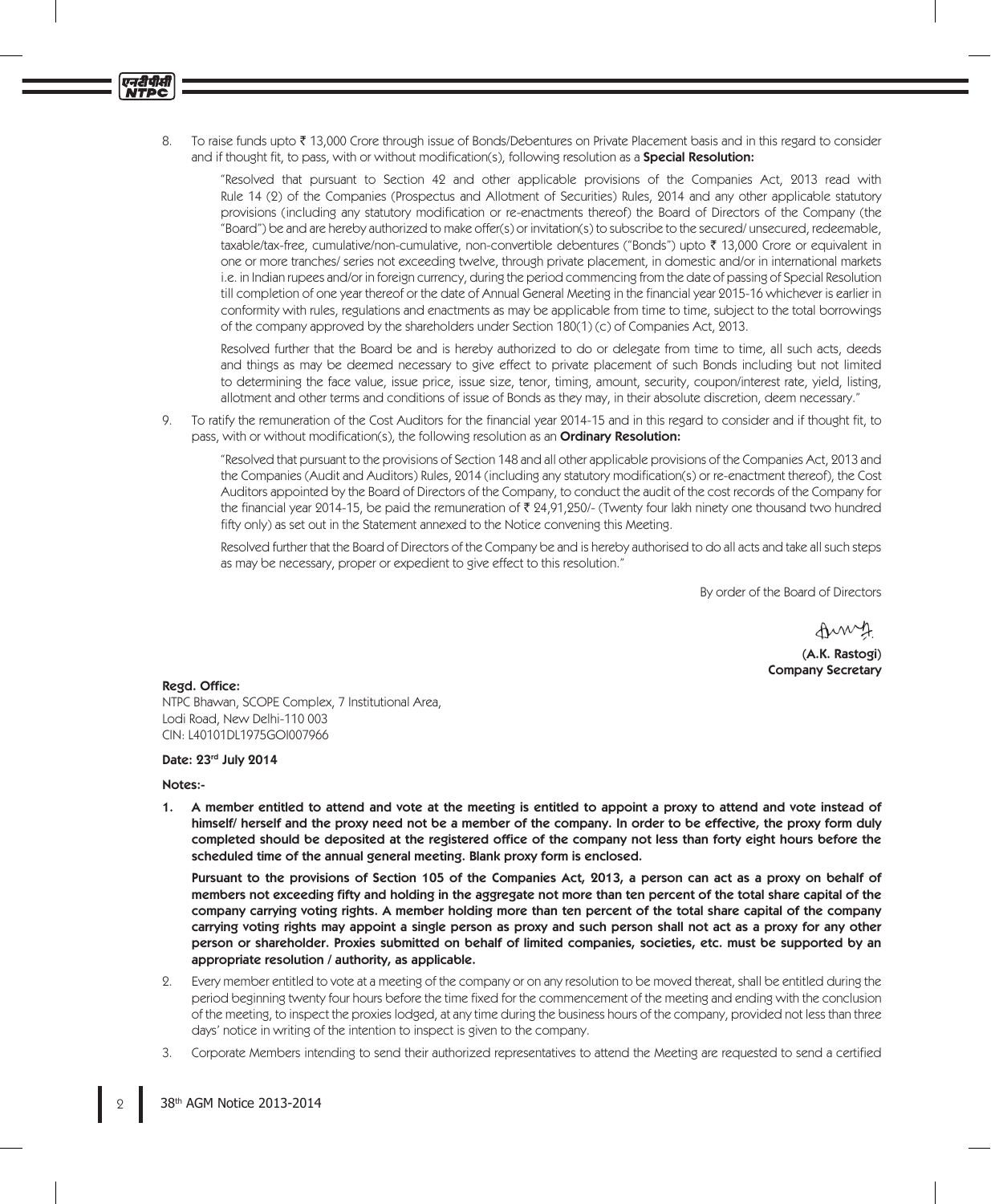copy of the Board Resolution authorizing their representative to attend and vote on their behalf at the Meeting.

- 4. In compliance with provisions of Clause 35B of the Listing Agreement as well as Section 108 of the Companies Act, 2013 read with the Companies (Management and Administration) Rules, 2014, the Company is offering E- voting facility to all the Shareholders of the Company in respect of items to be transacted at this Annual General Meeting. User ID and Password including instructions for e-voting are given overleaf of Proxy form. All members are requested to read those instructions carefully before casting their e-vote. Once the vote on a resolution is cast by a Member, the Member shall not be allowed to change it subsequently. Further, the Members who have cast their vote electronically shall not be allowed to vote again at the Meeting. Members who have not voted electronically can cast their vote at the venue.
- 5. Brief resume of the Directors seeking appointment or re-appointment, as required under Clause 49 of the Listing Agreement, is annexed hereto and forms part of the Notice.
- 6. The relevant explanatory statement pursuant to Section 102 of the Companies Act, 2013, in respect of Special Businesses, as set out above is annexed hereto.
- 7. The Company is separately seeking approval of shareholders under Section 180(1)(c) of the Companies Act, 2013 in respect of increasing borrowing powers of the company and under Section 180(1)(a) for creating charge/mortgage on the assets of the Company through postal ballot.
- 8. Members are requested to:
	- i. note that copies of Annual Report will not be distributed at the Annual General Meeting.
	- ii. bring their copies of Annual Report, Notice and Attendance Slip duly completed and signed at the meeting.
	- iii. deliver duly completed and signed Attendance Slip at the entrance of the meeting venue as entry to the Hall will be strictly on the basis of the entry slip available at the counters at the venue to be exchanged with the attendance slip.
	- iv. note that the attendance slip/ proxy form should be signed as per the specimen signature registered with the Karvy Computershare Private Limited, Registrar & Transfer Agent (RTA)/ Depository Participant (DP).
	- v. note that in case of joint holders attending the meeting, only such joint holder who is higher in the order of names will be entitled to vote.
	- vi. quote their Folio / Client ID & DP ID Nos. in all correspondence.
	- vii. note that due to strict security reasons mobile phones, briefcases, eatables and other belongings are not allowed inside the Auditorium.
	- viii. note that no gifts/coupons will be distributed at the Annual General Meeting.
- 9. The Board of Directors, in its meeting held on January 28, 2014, had declared an interim dividend @ 40% (₹ 4.00 per share) on the paid-up equity share capital of the company which was paid on February 10, 2014. Members who have not encashed or not received their dividend warrants may approach RTA of the Company for revalidating the warrants or for obtaining duplicate warrants.
- 10. The Register of Members and Share Transfer Books of the Company will remain closed from August 15, 2014 to August 27, 2014 (both days inclusive). The Board of Directors, in its Meeting held on May 15, 2014, has recommended a final dividend @ 17.5% (` 1.75 per share) on the paid-up equity share capital of the company. The final dividend on equity shares, as recommended by the Board of Directors, subject to the provisions of Companies Act 2013, if declared at the Annual General Meeting, will be paid on September 9, 2014 to the Members whose names appear on the Company's Register of Members on August 27, 2014 in respect of physical shares. In respect of dematerialized shares, the dividend will be payable to the "beneficial owners" of the shares whose names appear in the Statement of Beneficial Ownership furnished by National Securities Depository Limited and Central Depository Services (India) Limited as at the close of business hours on August 14, 2014.
- 11. Pursuant to the provisions of Section 205A(5) and 205C of the Companies Act, 1956, the Company has transferred the unpaid or unclaimed dividend for the financial year 2005-06 and interim dividend for the financial year 2006-07, on due dates, to the Investor Education and Protection Fund (IEPF) established by the Central Government. Pursuant to the provisions of Investor Education and Protection Fund (Uploading of information regarding unpaid and unclaimed amounts lying with companies) Rules, 2012, the Company has uploaded the details of unpaid and unclaimed amounts lying with the Company as on September 17, 2013 (date of last Annual General Meeting) on the website of the Company (www.ntpc.co.in) and also on the website of the Ministry of Corporate Affairs.

Unclaimed final dividend for 2006-07 and Interim dividend for 2007-08 will be due for transfer to the Investor Education and Protection Fund of the Central Government ('IEPF') on or before 10<sup>th</sup> November, 2014 & 2<sup>nd</sup> April 2015 respectively pursuant to the provisions of Section 205A of the Companies Act, 1956 (or Section 124 of the Companies Act, 2013, once notified).

12. Members, who have not registered their NECS Mandate, are requested to send their NECS Mandate Form to the Registrar / Investor

एनटीपीसी **NTPC**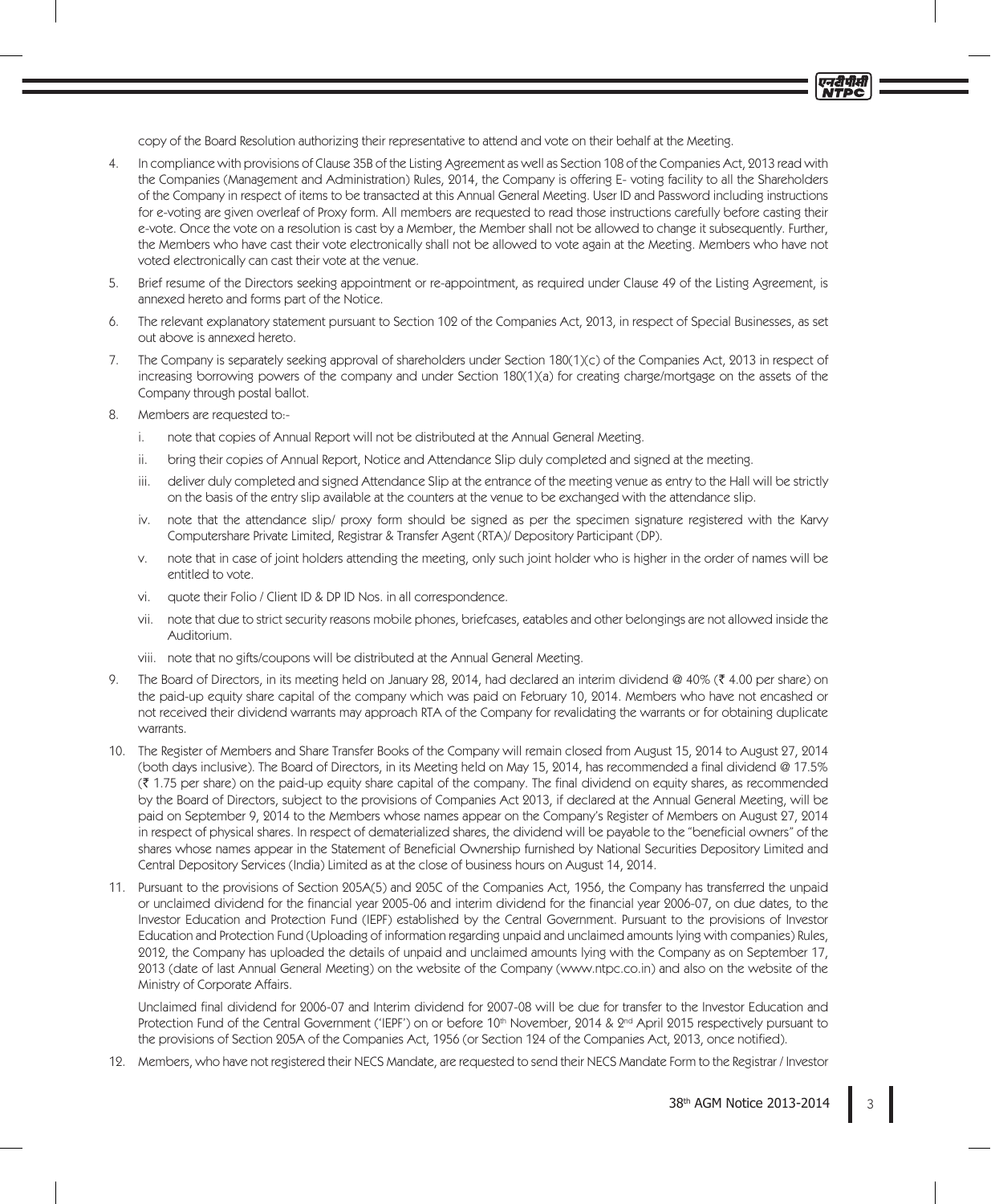Service Department of the Company or to their DP, as the case may be. For any change in bank particulars due to banker having migrated their operations to core banking solutions, members are requested to register a fresh NECS Mandate with the revised bank particulars.

- 13. Members holding shares in multiple folios in physical mode are requested to apply for consolidation to the Company or its RTA alongwith relevant Share Certificates.
- 14. The Securities and Exchange Board of India (SEBI) has mandated the submission of Permanent Account Number (PAN) by every participant in securities market. Members holding shares in electronic form are, therefore requested to submit PAN to their DP with whom they are maintaining their demat accounts. It has also made mandatory for the transferee(s) to furnish a copy of PAN card to the Company/RTAs for registration of transfers and for securities market transactions and off-market/ private transactions involving transfer of shares of listed companies in physical form. Accordingly, members holding shares in physical mode should attach a copy of their PAN Card for every transfer request sent to the Company / RTA.
- 15. Members, holding shares in physical form, may avail of the facility of nomination in terms of Section 72 of the Companies Act, 2013 by nominating in the Form-SH 13 as prescribed in the Companies (Share Capital & Debentures) Rule, 2014, any person to whom their shares in the Company shall vest on occurrence of events stated in the Form. Those holding shares in physical form may obtain from and send Form-SH 13 in duplicate to RTA of the Company. In case of shares held in dematerialized form, the nomination has to be lodged with the respective DP.
- 16. Members are requested to notify immediately any change of address:
	- i. to their DP in respect of shares held in dematerialized form, and
	- ii. to the Company at its Registered Office or to its RTA in respect of their physical shares, if any, quoting their folio number.
- 17. Members desirous of getting any information on any items of business of this Meeting are requested to address their queries to Shri G.K. Sadhu, Executive Director (Finance) and Public Spokesperson of the Company at the registered office of the company at least ten days prior to the date of the meeting, so that the information required can be made readily available at the meeting.
- 18. Annual listing fee for the year 2014-15 has been paid to all Stock Exchanges wherein shares of the Company are listed. Also, the Annual Custodian Fee for the year 2014-15 was paid to both Depositories i.e. Central Depository Services (India) Limited and National Securities Depository Limited.
- 19. Pursuant to Section 139 of the Companies Act, 2013, the Auditors of a Government Company are to be appointed or reappointed by the Comptroller and Auditor General of India (C&AG) and in pursuant to Section 142 of the Companies Act, 2013, their remuneration has to be fixed by the Company in the Annual General Meeting or in such manner as the Company in general meeting may determine. The Members of the Company, in 37<sup>th</sup> Annual General Meeting held on September 17, 2013, authorised the Board of Directors to fix the remuneration of Statutory Auditors for the financial year 2013-14. Accordingly, the Board of Directors has fixed audit fee of  $\bar{\tau}$  1,06,42,500/- for the Statutory Auditors for the financial year 2013-14 in addition to applicable service tax, education cess and reimbursement of actual traveling and out-of-pocket expenses for visits to accounting units. The Statutory Auditors of the Company for the year 2014-15 are yet to be appointed by C&AG. Accordingly, the Members may authorise the Board to fix an appropriate remuneration of Statutory Auditors as may be deemed fit by the Board for the year 2014-15.
- 20. None of the Directors of the Company is in any way related with each other.
- 21. All documents referred to in the accompanying notice are open for inspection at the registered office of the Company on all working days (barring Saturday and Sunday) between 11.00 a.m. to 1.00 p.m. prior to the Annual General Meeting.

एनदीपीसी<br>NTPC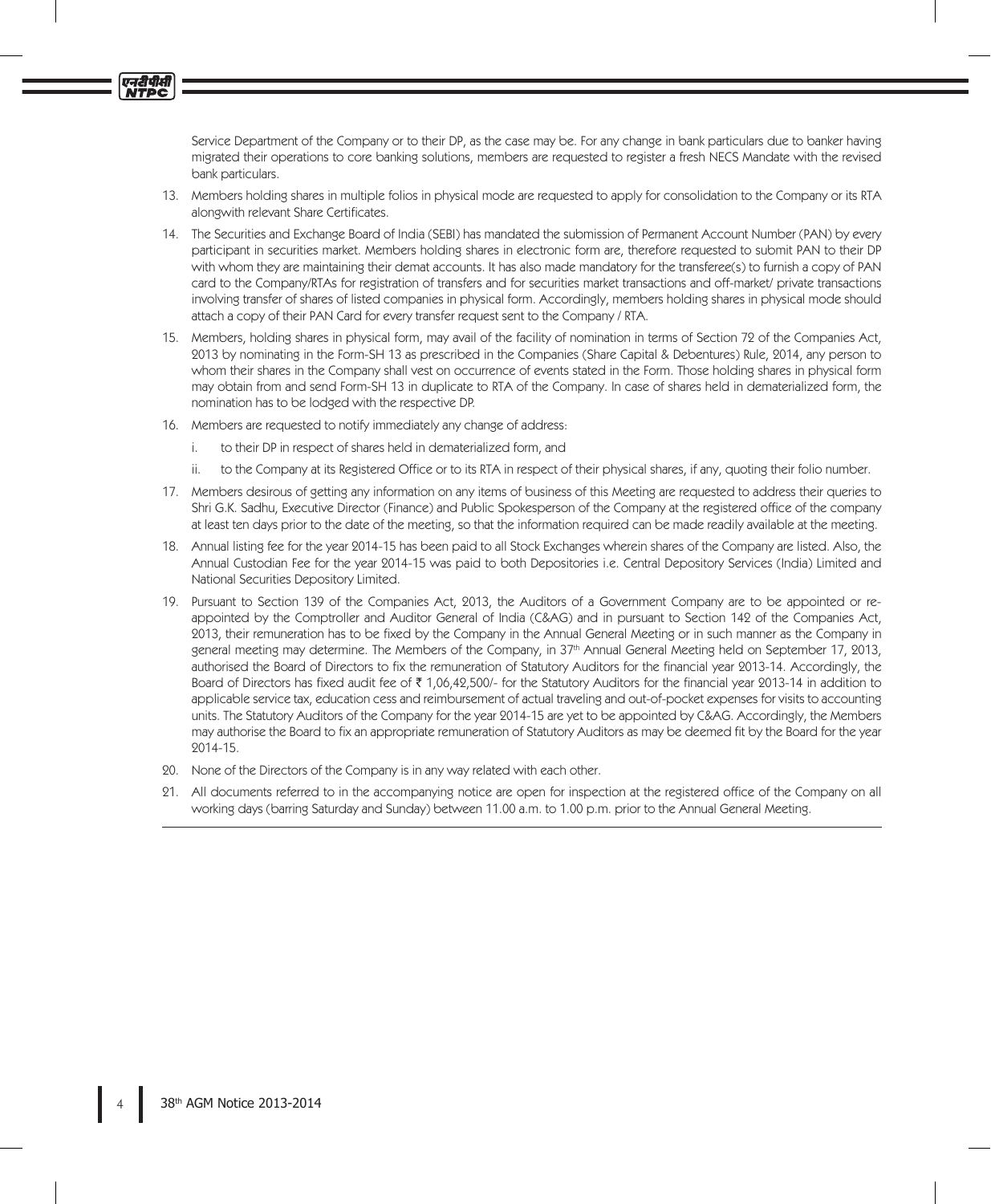एनटीपीसी **NTPC** 

# EXPLANATORY STATEMENT

### Item No. 5

Shri S.C. Pandey was appointed as Director (Projects) of the Company by the President of India vide letter No. 8/4/2012-Th-I dated 5<sup>th</sup> August, 2013 issued by Ministry of Power for a period of five years and was accordingly appointed as an Additional Director w.e.f 1<sup>st</sup> October, 2013 to hold office upto this Annual General Meeting. The Company has received a notice in writing from a member pursuant to the provisions of Section 160 of the Companies Act, 2013 (the Act), signifying his intention to propose Shri S.C. Pandey for the office of Director (Projects). Shri S.C. Pandey, if appointed, will be liable to retire by rotation. The terms and conditions regulating the appointment of Shri S.C. Pandey is to be determine by the Government of India.

His brief resume, inter-alia, giving nature of expertise in specific functional area are provided elsewhere which forms part of this notice.

None of the Directors, Key Managerial Personnel of the Company or their relatives except Shri S.C. Pandey, is in any way, concerned or interested, financially or otherwise, in the resolution.

The Board recommends the resolution for your approval.

#### Item No. 6

Shri Kulamani Biswal was appointed as Director (Finance) of the Company by the President of India vide letter No. 8/6/2012-Th-I dated 5th December, 2013 issued by Ministry of Power for a period of five years and was accordingly appointed as an Additional Director w.e.f. 9th December, 2013 to hold office upto this Annual General Meeting. The Company has received a notice in writing from a member pursuant to the provisions of Section 160 of the Act, signifying intention to propose Shri Kulamani Biswal for the office of Director (Finance). Shri Kulamani Biswal, if appointed, will be liable to retire by rotation. Pursuant to provisions of Section 203 of the Act & Rules made there under, he shall also be the Chief Financial Officer of the Company. The terms and conditions regulating the appointment of Shri Kulamani Biswal is to be determine by the Government of India.

His brief resume, inter-alia, giving nature of expertise in specific functional area are provided elsewhere which forms part of this notice.

None of the Directors or Key Managerial Personnel of the Company or their relatives except Shri Kulamani Biswal is in any way, concerned or interested, financially or otherwise, in the resolution.

The Board recommends the resolution for your approval.

## Item No.7

Dr. Pradeep Kumar was appointed as an a Government Nominee Director of the Company by the President of India vide letter no. 8/7/2013-Th-I dated 9<sup>th</sup> September, 2013 and was accordingly appointed as an Additional Director w.e.f 10<sup>th</sup> September, 2013 to hold office upto the date of previous Annual General Meeting. He was again appointed as an Additional Director w.e.f 17th September, 2013 to hold office upto this Annual General Meeting. The Company has received a notice in writing from a member pursuant to the provisions of Section 160 of the Act, signifying his intention to propose Dr. Pradeep Kumar for the office of Director (Government Nominee). Dr. Pradeep Kumar, if appointed, shall not be liable to retire by rotation.

His brief resume, inter-alia, giving nature of expertise in specific functional area are provided elsewhere which forms part of this notice.

None of the Directors or Key Managerial Personnel of the Company or their relatives except Dr. Pradeep Kumar, is in any way, concerned or interested, financially or otherwise, in the resolution.

The Board recommends the resolution for your approval.

## Item No. 8

The Company is the largest power producer in India with installed capacity of 37,107 MW (Standalone) as on 31<sup>st</sup> March 2014. The projects of the Company are to be finance by debt & equity in the ratio of 70:30. As the Company is under a rapid capacity expansion mode, major portion of capital expenditure requirement of the Company has to be funded by debt. The Company borrows in the form of non convertible bonds/ debentures, rupee term loans from banks and financial institutions, foreign currency borrowings, foreign currency bonds etc. The non convertible bonds/ debentures/ foreign currency bonds are issued by the Company under public issue route or through private placement basis.

As per Section 42 of the Companies Act, 2013 read with Rule 14 (2) of the Companies (Prospectus and Allotment of Securities) Rules, 2014, a Company shall not make a Private Placement of its securities unless the proposed offer of securities or invitation to subscribe to securities has been previously approved by the Shareholders of the Company by a Special resolution for each of the offers or invitations. However, in case of offer or invitation for "non-convertible debentures", it shall be sufficient, if the company passes a previous special resolution only once in a year for all the offers or invitations for such debentures during the year.

In view of the above, approval of the Shareholders of the Company is being sought, to authorize the Board of Directors to make offer(s) or invitation(s) to subscribe to the secured/unsecured, redeemable, taxable/tax-free, cumulative/non-cumulative, nonconvertible debentures ("Bonds") upto ₹13,000 Crore in one or more tranches/ series, through private placement, in domestic and/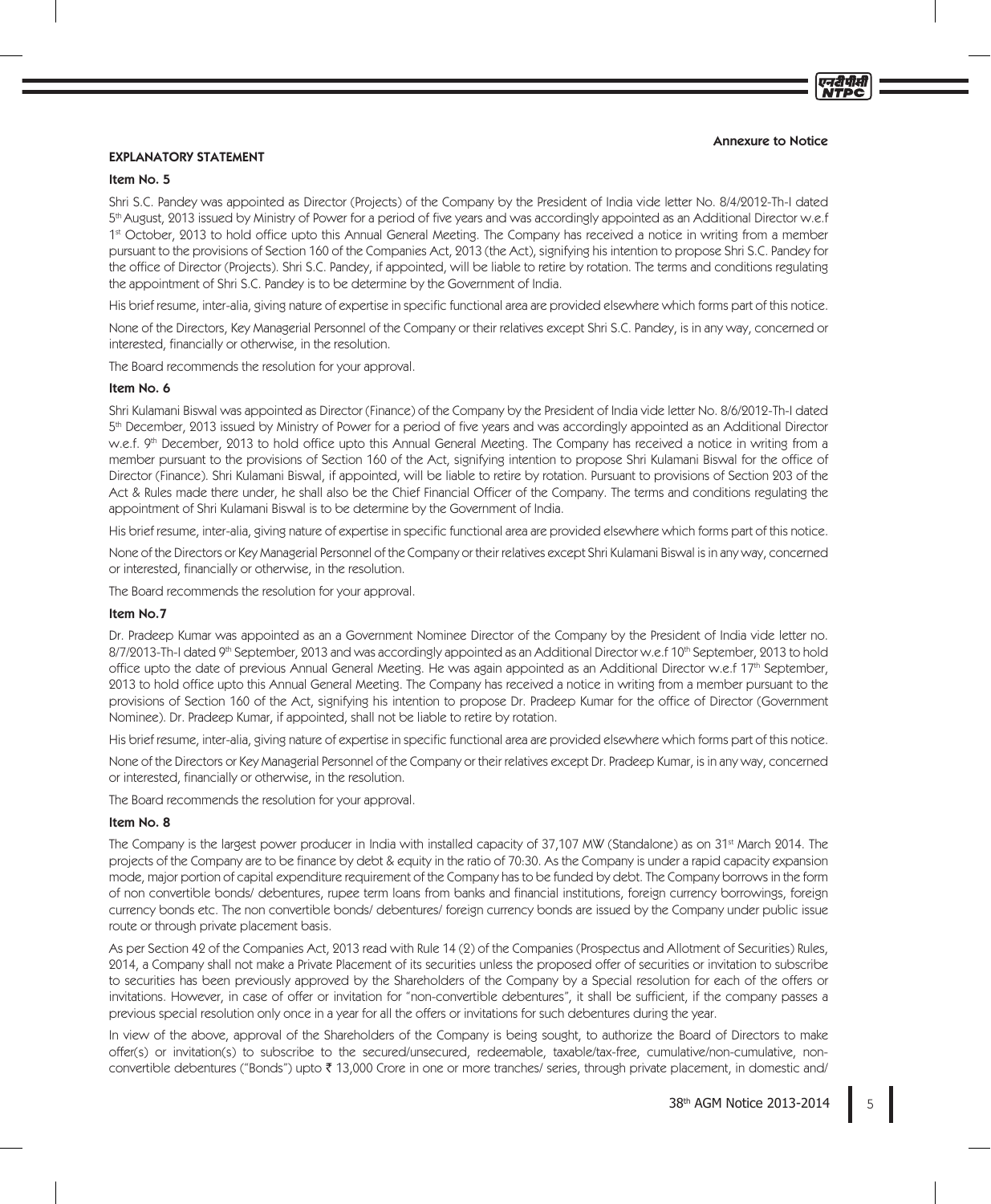एनदीपीसी<br>NTPC

or in international markets i.e. in Indian rupees and/or in foreign currency, during the period commencing from the date of passing of Special Resolution till completion of one year thereof or the date of Annual General Meeting in the financial year 2015-16 whichever is earlier, subject to ceiling approved by the shareholders under Section 180(1)(c).

The Board of Directors of the Company in its Meeting held on 11<sup>th</sup> July, 2014 has approved the proposal and recommends the passing of the proposed Special Resolution.

The Directors or Key Managerial Personnel or their relatives do not have any concern or interest, financial or otherwise, in passing of the said Special Resolution, except to the extent of their shareholding in the Company.

# Item No. 9

Based on recommendation of Audit Committee, the Board of Directors in its meeting held on 15<sup>th</sup> May, 2014 has approved the names of the six cost accountant firms for appointment and also authorized Director (Finance) to assign work to them and fix their remuneration. Accordingly, work was assigned to Cost Auditors and total fee of ₹ 24,91,250/- is payable for cost Audit for the Financial year 2014-15. The fee structure for cost audit is broadly based on station capacity and number of stations. The reimbursement of applicable statutory taxes like service tax and education cess were in addition to fees. The details of remuneration are as under.

| S.<br>No.      | <b>Name of Cost Auditors</b>     | Remuneration (in $\bar{z}$ ) |
|----------------|----------------------------------|------------------------------|
|                | M/s Bandyopadhyaya Bhaumik & Co. | 4,05,000                     |
| $\mathbf{2}$   | M/s S. Dhal & Co                 | 4,05,000                     |
| 3              | M/s Musib & Co.                  | 4,05,000                     |
| $\overline{4}$ | M/s Narasimha Murthy & Co.       | 4,05,000                     |
| 5              | M/s Sanjay Gupta & Associates    | 3,98,750                     |
| 6              | M/s R.J.Goel & Co.               | 4,72,500                     |
|                | Total                            | 24,91,250                    |

As per Rule 14 of Companies (Audit and Auditors) Rules, 2014 read with section 148(3) of the Companies Act, 2013, the remuneration recommended by the Audit Committee shall be considered and approved by the Board of Directors and ratified subsequently by the shareholders.

Accordingly, members are requested to ratify the remuneration payable to the Cost Auditors for the financial year 2014-15.

None of the Directors or Key Managerial Personnel of the Company or their relatives is in any way, concerned or interested, financially or otherwise, in the resolution.

The Board recommends the resolution for your approval.

By order of the Board of Directors

Amy (A.K. Rastogi) Company Secretary

Regd. Office:

NTPC Bhawan, SCOPE Complex, 7 Institutional Area, Lodi Road, New Delhi-110 003 CIN: L40101DL1975GOI007966

Date: 23rd July 2014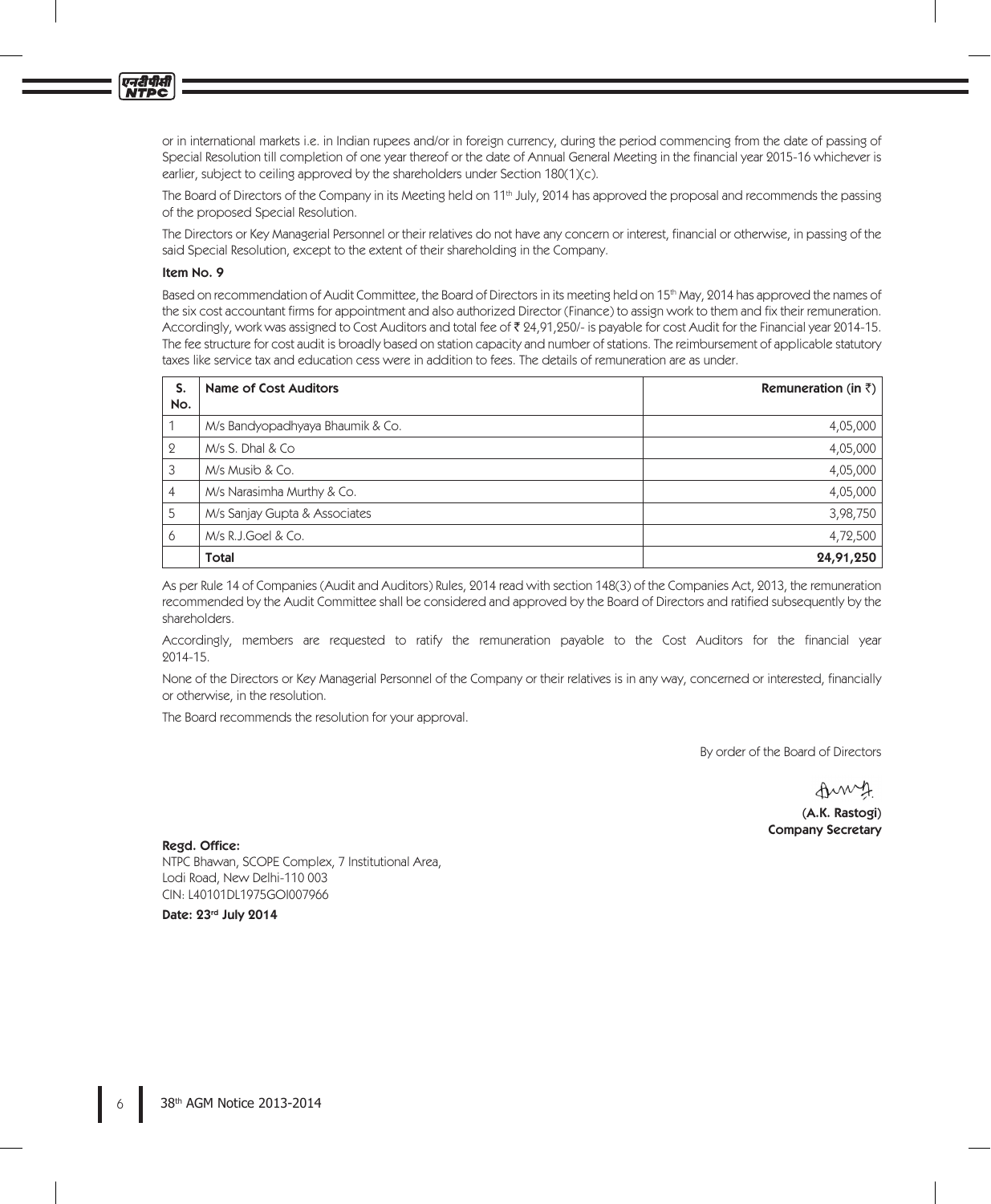#### एनटीपीसी **NTPC**

| <b>Name</b>                                                                      | Shri I.J.Kapoor                                                                                                                                                                                                                                                                                                                                                                                                                                                                                                     | Shri S.C.Pandey                                                                                                                                                                                                                                                                                                                              | Dr. Pradeep Kumar                                                                                                                                                                                                                                                                                                                                                                                                                                                                                                  | Shri Kulamani Biswal                                                                                                                                                                                                                                                                                                                                                                                                                                                                                                                                                                                                                                       |
|----------------------------------------------------------------------------------|---------------------------------------------------------------------------------------------------------------------------------------------------------------------------------------------------------------------------------------------------------------------------------------------------------------------------------------------------------------------------------------------------------------------------------------------------------------------------------------------------------------------|----------------------------------------------------------------------------------------------------------------------------------------------------------------------------------------------------------------------------------------------------------------------------------------------------------------------------------------------|--------------------------------------------------------------------------------------------------------------------------------------------------------------------------------------------------------------------------------------------------------------------------------------------------------------------------------------------------------------------------------------------------------------------------------------------------------------------------------------------------------------------|------------------------------------------------------------------------------------------------------------------------------------------------------------------------------------------------------------------------------------------------------------------------------------------------------------------------------------------------------------------------------------------------------------------------------------------------------------------------------------------------------------------------------------------------------------------------------------------------------------------------------------------------------------|
| Date of Birth & Age                                                              | 5/10/1956, 58 Yrs                                                                                                                                                                                                                                                                                                                                                                                                                                                                                                   | 20/8/1957, 57 yrs                                                                                                                                                                                                                                                                                                                            | 1/1/1961, 53 yrs                                                                                                                                                                                                                                                                                                                                                                                                                                                                                                   | 9/4/1961, 53 yrs.                                                                                                                                                                                                                                                                                                                                                                                                                                                                                                                                                                                                                                          |
| Date of<br>Appointment                                                           | 26/12/2008                                                                                                                                                                                                                                                                                                                                                                                                                                                                                                          | 1/10/2013                                                                                                                                                                                                                                                                                                                                    | 10/9/2013                                                                                                                                                                                                                                                                                                                                                                                                                                                                                                          | 9/12/2013                                                                                                                                                                                                                                                                                                                                                                                                                                                                                                                                                                                                                                                  |
| Qualifications                                                                   | Mechanical<br>Graduate<br>in<br>Engineering<br>and<br><b>MBA</b><br>(Marketing)                                                                                                                                                                                                                                                                                                                                                                                                                                     | B.E. in Instrumentation                                                                                                                                                                                                                                                                                                                      | B.Tech,<br>Electronics,<br>MBA, Master Diploma in<br>Public Administration and<br>Governance and M. Phil in<br>Social Sciences                                                                                                                                                                                                                                                                                                                                                                                     | Fellow member of the<br>Institute of Cost Accountants<br>of India, LL.B and MBA<br>from New Port University,<br>California, USA                                                                                                                                                                                                                                                                                                                                                                                                                                                                                                                            |
| <b>Expertise in specific</b><br>functional area                                  | He joined NTPC in 1978 as 3rd<br>batch Engineering Executive<br>Trainee (EET) and is the first<br>EET to be on the Board of<br>the Company. He has a rich<br>and varied experience of<br>over 35 years in the areas<br>of Commercial, Engineering,<br>Contracts<br>&<br>Materials<br>Management,<br>Project<br>Management, Consultancy,<br>Cost Engineering, Station<br>Engineering and Quality<br>Assurance & Inspection. He<br>is a Fellow of Institution of<br>Engineers, India and Senior<br>Member, IEEE, USA. | He joined NTPC as Executive<br>Trainee in 1978. He brings<br>with him about 34 years rich<br>experience and exposure<br>to areas of engineering,<br>project construction and<br>operations of power plants.<br>He has strong background<br>in managing operating and<br>maintaining some of the<br>largest power stations of the<br>country. | He has more than 26 years of<br>experience as IAS officer. He<br>held various administrative<br>positions in the areas of<br>Revenue, Finance, Transport,<br>Shipping,<br>Inland<br>Water<br>Transportation,<br>Water<br>Resources, Irrigation, Food<br>and Civil Supplies, Consumer<br>Affairs, Environment and<br>Forests. Prior to joining as<br>Joint Secretary & Financial<br>Adviser, Ministry of Power,<br>he was Principal Secretary,<br>Environment and<br>Forest<br>Department, Government of<br>Kerala. | He has rich experience<br>of 28 years both in coal<br>and power sector. He<br>was Director (Finance) in<br>Mahanadi Coalfields Limited<br>(MCL)<br>since<br>October<br>2010 managing finance,<br>accounting and corporate<br>governance functions of<br>the Company. He played<br>a pivotal role in making<br>MCL as second largest coal<br>company in India in terms of<br>production and profitability.<br>He was Chief (Finance)<br>Central<br>Electricity<br>at<br>Regulatory<br>Commission<br>and contributed to drafting<br>of<br>various<br>regulations<br>and policies for smooth<br>functioning of the power<br>sector from year 2004 to<br>2010. |
| Directorship held in<br>other companies                                          | Part-time Chairman                                                                                                                                                                                                                                                                                                                                                                                                                                                                                                  | <b>Part-time Chairman</b>                                                                                                                                                                                                                                                                                                                    | Govt. Nominee Director                                                                                                                                                                                                                                                                                                                                                                                                                                                                                             | <b>Part-time Director</b>                                                                                                                                                                                                                                                                                                                                                                                                                                                                                                                                                                                                                                  |
|                                                                                  | 1. Aravali Power Company<br>Private Limited<br><b>Part-time Director</b><br>1. PTC (India) Limited<br>2. NTPC Vidyut Vyapar<br>Nigam Limited<br>3. Meja Urja Nigam Private<br>Limited<br>4. NTPC BHEL Power<br>Projects Private Limited<br>5. Trincomalee Power<br>Company Limited<br>6. Bangladesh-India<br>Friendship Power<br>Company Private limited                                                                                                                                                            | Rail<br>1. Bhartiya<br>Bijlee<br>Company Limited<br><b>Part-time Director</b><br>1. BF-NTPC Energy Systems<br>Limited<br>2. International<br>Coal<br>Ventures Limited<br>3. Pan-Asian Renewables<br>Private Limited                                                                                                                          | 1. Power Grid Corporation<br>of India Limited                                                                                                                                                                                                                                                                                                                                                                                                                                                                      | 1. Meja Urja Nigam Private<br>Limited<br>2. NTPC Electric Supply<br>Company Limited                                                                                                                                                                                                                                                                                                                                                                                                                                                                                                                                                                        |
| Memberships/<br>Chairmanship<br>of Committees<br>across all Public<br>Companies* | <b>Audit Committee:</b><br>Chairman<br><b>Trincomalee Power</b><br>Company Limited<br>Member<br>NTPC Vidyut Vyapar Nigam<br>Limited                                                                                                                                                                                                                                                                                                                                                                                 |                                                                                                                                                                                                                                                                                                                                              | <b>Audit Committee</b><br>Member:<br>1. NTPC Limited.<br>2. Power Grid Corporation<br>of India Limited<br><b>Stakeholders' Relationship</b><br>Committee<br><b>NTPC Limited</b>                                                                                                                                                                                                                                                                                                                                    | <b>Stakeholders' Relationship</b><br>Committee<br>Member<br>NTPC Limited.                                                                                                                                                                                                                                                                                                                                                                                                                                                                                                                                                                                  |
| No. of Shares held in<br><b>NTPC Limited</b>                                     | <b>NIL</b>                                                                                                                                                                                                                                                                                                                                                                                                                                                                                                          | 2304                                                                                                                                                                                                                                                                                                                                         | <b>NIL</b>                                                                                                                                                                                                                                                                                                                                                                                                                                                                                                         | <b>NIL</b>                                                                                                                                                                                                                                                                                                                                                                                                                                                                                                                                                                                                                                                 |

# BRIEF RESUME OF THE DIRECTORS SEEKING ELECTION / RE-ELECTION AT 38TH AGM

\*In line with Clause 49 of Listing Agreement, only the Audit Committee and Stakeholders' Relationship Committee have been taken into consideration in reckoning the number of committee memberships of Directors as Chairman and as Member.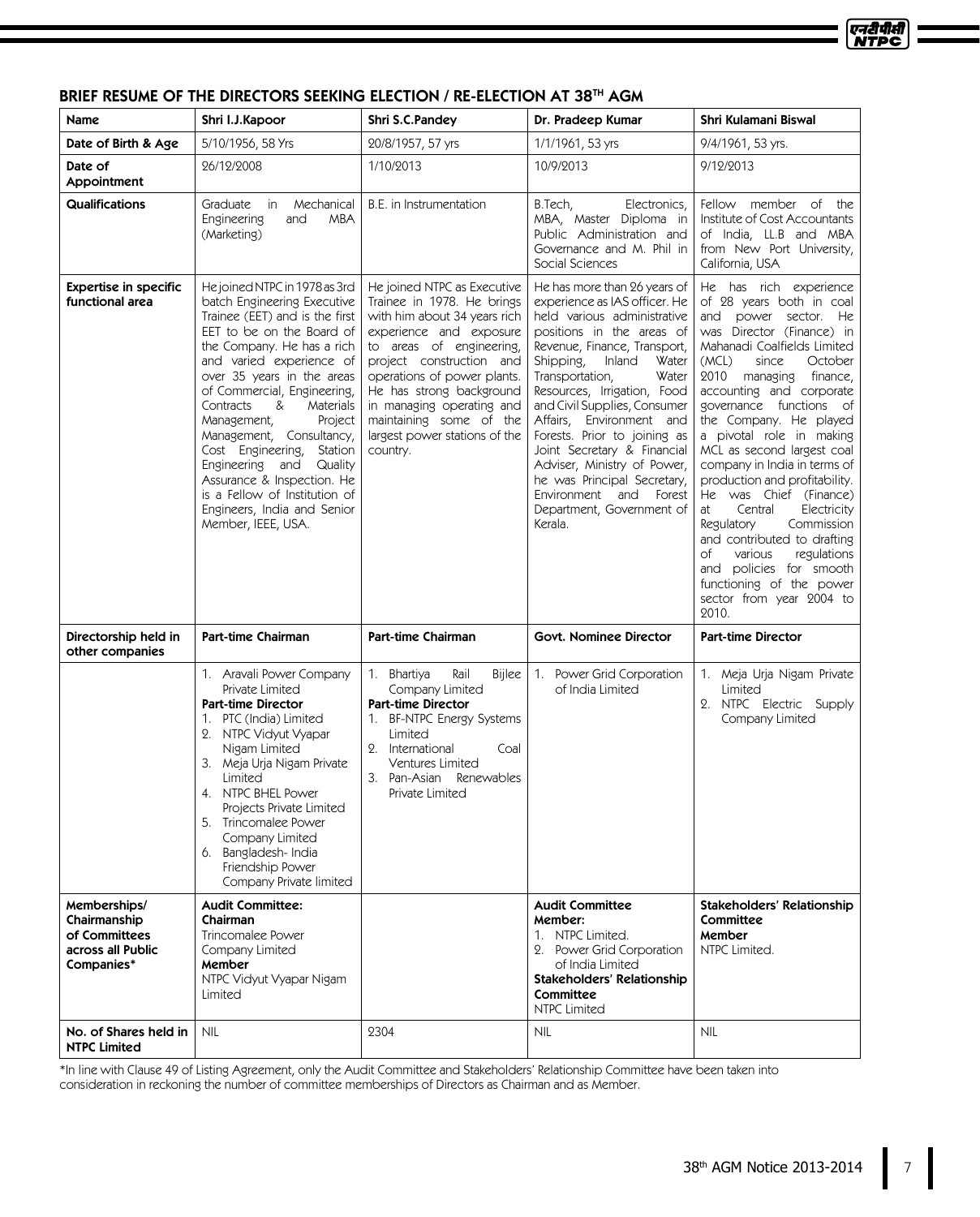

# NTPC Limited

## CIN: L40101DL1975GOI007966

**Regd. Office :** NTPC Bhawan, SCOPE Complex, 7, Institutional Area, Lodi Road, New Delhi-110003 **Tel :** 011-2436 0100 Fax: 011-24361018. **Web :** www.ntpc.co.in **Email:** info@ntpc.co.in

#### ATTENDANCE SLIP

#### 38TH ANNUAL GENERAL MEETING TO BE HELD ON WEDNESDAY, 27TH AUGUST, 2014 AT 10.30 A.M.

| NAME OF THE ATTENDING MEMEBR (IN BLOCK LETTERS)                                                 |  |
|-------------------------------------------------------------------------------------------------|--|
| *Folio No.                                                                                      |  |
| DP ID No.                                                                                       |  |
| Client ID No.                                                                                   |  |
| No. of shares Held                                                                              |  |
| NAME OF PROXY (IN BLOCK LETTERS, TO BE FILLED<br>IN IF THE PROXY ATTENDS INSTEAD OF THE MEMBER) |  |

I, hereby record my presence at the 38<sup>th</sup> Annual General Meeting of the Company held on Wednesday, 27<sup>th</sup> August, 2014 at Manekshaw Centre, Parade Road, New Delhi – 110 010.

\*Applicable in case of shares held in Physical Form.

Signature of Member/ Proxy **NOTES:** Signature of Member/ Proxy

1. The attendance slip should be signed as per the specimen signature registered with Karvy Computershare Private Limited, Registrar & Transfer Agent (RTA)/ Depository Participant<br>(DP). Such duly completed and signed Atten other belongings are not allowed inside the Auditorium. Shareholder(s)/proxy holder(s) will be required to take care of their belonging(s). 4. No gifts will be distributed at the Annual General Meeting.





Regd. Office : NTPC Bhawan, SCOPE Complex, 7, Institutional Area, Lodi Road, New Delhi-110003 Tel : 011-2436 0100 Fax: 011-24361018. Web : www.ntpc.co.in Email: info@ntpc.co.in

#### FORM OF PROXY

|                     | Name of the member (s):     |                                                                                   |            |  |
|---------------------|-----------------------------|-----------------------------------------------------------------------------------|------------|--|
| Registered address: |                             |                                                                                   |            |  |
|                     | Folio No/ DP ID- Client Id: |                                                                                   |            |  |
|                     | Email ID                    |                                                                                   |            |  |
|                     | No. of Shares held          |                                                                                   |            |  |
|                     |                             | I/We, being the member (s) of  shares of the above named company, hereby appoint: |            |  |
|                     | Name:                       |                                                                                   |            |  |
|                     | Address:                    |                                                                                   |            |  |
|                     | E-mail Id:                  |                                                                                   | Signature: |  |
|                     | Or failing him              |                                                                                   |            |  |
| 2.                  | Name:                       |                                                                                   |            |  |
|                     | Address:                    |                                                                                   | Signature: |  |
|                     | E-mail Id:                  |                                                                                   |            |  |
|                     | Or failing him              |                                                                                   |            |  |
| 3.                  | Name:                       |                                                                                   |            |  |
|                     | Address:                    |                                                                                   | Signature: |  |
|                     | E-mail Id:                  |                                                                                   |            |  |
|                     |                             |                                                                                   |            |  |

as my/our proxy to attend and vote (on a poll) for me/us and on my/our behalf at the Annual General Meeting of the company, to be held on Wednesday, 27th August, 2014 at Manekshaw Centre, Parade Road, New Delhi – 110 010and at any adjournment thereof in respect of such resolutions as are indicated below:

| Sr. No.                  | <b>Resolution</b>                                                                                                      | For | Against          |
|--------------------------|------------------------------------------------------------------------------------------------------------------------|-----|------------------|
| <b>Ordinary Business</b> |                                                                                                                        |     |                  |
|                          | Adoption of audited financial statements of the Company for the year ended March 31, 2014, the reports of the Board of |     |                  |
|                          | Directors and Auditors thereon.                                                                                        |     |                  |
| 2.                       | Confirmation of payment of interim dividend and declare final dividend for the year 2013-14                            |     |                  |
| 3.                       | Re-appointment of Shri I.J. Kapoor (DIN: 02051043), who retires by rotation                                            |     |                  |
| 4.                       | Fixation of remuneration of Auditors                                                                                   |     |                  |
| <b>Special Business</b>  |                                                                                                                        |     |                  |
| 5.                       | Appointment of Shri S.C. Pandey (DIN: 03142319) as Director (Projects)                                                 |     |                  |
| 6.                       | Appointment of Shri Kulamani Biswal (DIN: 03318539) as Director (Finance)                                              |     |                  |
| 7.                       | Appointment of Dr. Pradeep Kumar (DIN: 05125269) as Director                                                           |     |                  |
| 8.                       | Raising of funds upto ₹13,000 Crore through issue of Bonds/Debentures on Private Placement basis                       |     |                  |
| 9.                       | Ratification of remuneration of the Cost Auditors for the financial year 2014-15                                       |     |                  |
|                          | Signed this day of 20                                                                                                  |     | Affix<br>Revenue |
|                          | Stamp of ₹1/-<br>Signature of Proxy holder(s) ______<br>Signature of shareholder_                                      |     |                  |

| <b>CVD</b><br><b>Number</b><br>$-510m$<br><b>EVEI</b> | <b>USER ID</b><br>. | SWORD / PIN |
|-------------------------------------------------------|---------------------|-------------|
|                                                       |                     |             |